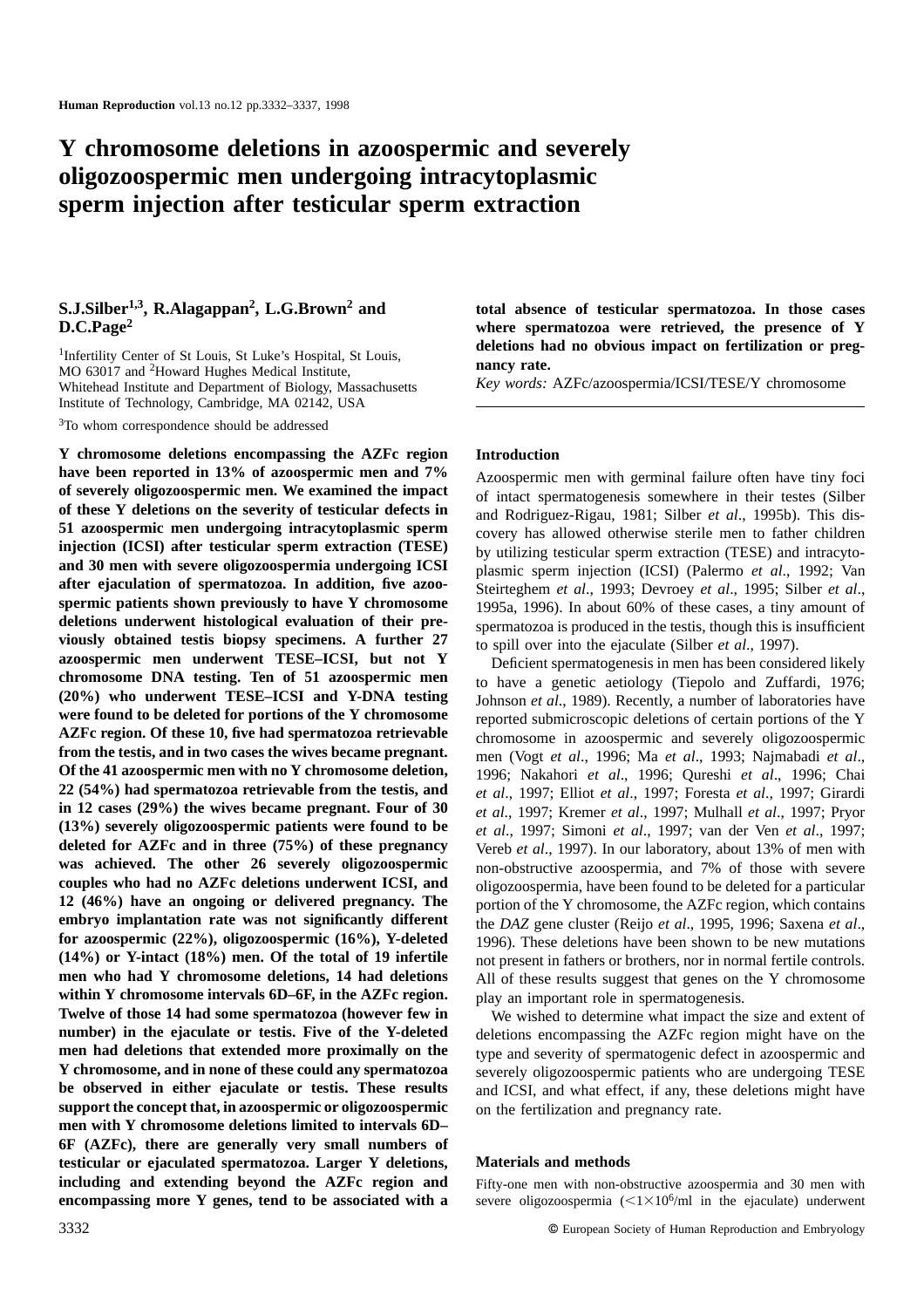Y-chromosomal sequence tagged site (STS) mapping, and TESE– ICSI or ICSI alone in an attempt to conceive a child. None of the azoospermic men had obstruction, and all were documented to have 'Sertoli cell-only', maturation arrest, or a combination of the two. Five additional azoospermic men who were found to be Y-deleted elected not to attempt TESE–ICSI but underwent quantitative histological evaluation of a previously obtained testis biopsy. An additional 27 men with non-obstructive azoospermia were not studied for Y chromosome deletions, but nonetheless underwent TESE–ICSI.

We searched for a relationship between the presence of testicular or ejaculated spermatozoa and the presence or absence, and size and location, of a Y-chromosomal deletion. The method of quantitative study of testicular histology was previously reported (Silber *et al*., 1996). The methodology for TESE–ICSI has also been described previously (Devroey *et al*., 1995; Silber *et al*., 1995a, 1996).

Using the polymerase chain reaction (PCR), we searched for Y chromosome deletions in azoospermic or severely oligozoospermic men by testing genomic DNA for the presence or absence of as many as 52 DNA landmarks (STS) distributed across the entirety of the Y chromosome (Figure 1). All tests were performed on DNA purified from blood leukocytes or lymphoblastoid cell lines. All Y-DNA markers employed had been placed previously on a physical map of the chromosome; the markers represented all known genes and gene families in the non-recombining region of the Y chromosome (Foote *et al*., 1992; Vollrath *et al*., 1992; Lahn and Page, 1997; Vogt *et al*., 1997).

#### **Results**

Of the 51 azoospermic men who underwent TESE–ICSI, 10 (20%) were found to be deleted for the AZFc region, which encompasses the *DAZ* gene cluster (Table I). Of those 10, five (50%) had spermatozoa retrievable from the testis, and the wives of two (20%) became pregnant. Of the 41 azoospermic men with apparently intact Y chromosomes, 22 (54%) had spermatozoa retrievable from the testis, and the wives of 12 (29%) became pregnant.

Of the 26 severely oligozoospermic  $\left(\frac{1\times10^{6}}{m}\right)$  men with apparently intact Y chromosomes undergoing ICSI, the wives of 12 (46%) now have an ongoing or delivered pregnancy. Of the four oligozoospermic couples that were Y-deleted, the wives of three (75%) have an ongoing or delivered pregnancy (Table II). Among a total of 14 couples (azoospermic and oligozoospermic) with Y deletions undergoing ICSI, five (36%) have healthy ongoing or delivered pregnancies. The pregnancy rate per embryo transfer in cases where spermatozoa were found was not dramatically different for azoospermic (36%), oligozoospermic (46%), Y-deleted (42%) or Y-intact (50%) men.

Y chromosome testing was not done in 27 azoospermic men undergoing TESE–ICSI. In 19 of these cases, the pathology was either cryptorchidism, mumps or post-chemotherapy azoospermia, but not idiopathic Sertoli cell-only or maturation arrest. From the outset we viewed this as a distinct aetiological group in which Y deletions were very unlikely. The clinical results with this group of azoospermic patients undergoing TESE–ICSI did not differ from those of the group with idiopathic germinal failure, i.e. Sertoli cell-only or maturation arrest. Eight of these 27 TESE–ICSI cases had Sertoli cell-only or maturation arrest, but declined to undergo Y-chromosomal testing. Of the total of 78 cases (51 Y-tested and 27 not Y-tested), neither embryo transfer rate, 2 pronuclei (2PN) fertilization rate, cleavage rate nor the delivered pregnancy rate per initiated cycle was affected by whether the pathology was Sertoli cell-only, maturation arrest, post chemotherapy, mumps or cryptorchid atrophy (Table III).

Among the 31 men (out of 78) in whom no spermatozoa were found at TESE (40%), round spermatids were also not found, either in the TESE procedure itself, or in the examination of histological sections. Round spermatids were never observed in the absence of elongated spermatids or spermatozoa.

Y deletions limited to intervals 6D–6F (the AZFc region; Figure 1) were generally associated with finding some spermatozoa at TESE, while larger Y defects (extending more proximally and/or more distally) were associated with finding no spermatozoa at TESE (Figure 1; Tables IV and V). Five Y-deleted azoospermic patients did not undergo TESE–ICSI, but underwent quantitative scrutiny of their previous testis biopsy. Ten Y-deleted azoospermic men underwent TESE– ICSI. Thus, a total of 15 Y-deleted azoospermic men were studied for the presence of testicular spermatozoa. In these non-obstructive azoospermic men, a few spermatozoa sufficient for ICSI were found in the testes of eight of the 10 with deletions limited to intervals 6D–6F, but absolutely no spermatozoa were found in the testes of any of the five azoospermic men with deletions which extended more proximally and/or more distally. Even in one of the two patients with limited Y deletions who did not have sufficient spermatozoa for ICSI, a few spermatozoa were noted on extensive histological evaluation. Thus, there was a clear trend toward larger deletions causing more severe spermatogenic defects. The four oligozoospermic men who were Y-deleted also all had small deletions limited to intervals 6D–6F.

Thus, a total of 19 Y-deleted men were scrutinized for spermatozoa either at TESE, in the testicular biopsy, or simply by the presence of some spermatozoa in the ejaculate (Table V). Fourteen (73%) had deletions limited to interval 6D–6F, and 12 of those (86%) had spermatozoa in the testis or ejaculate. Five of the 19 Y-deleted men had deletions extending beyond 6D–6F, and none of those had any spermatozoa detected in the testes or ejaculate. It is not clear whether this is caused by the terminal nature of these large deletions in four of the five cases, or because of the absence of additional spermatogenesis genes on their Y chromosome. Part or all of the AZFc region was absent in all of our Y-deleted azoospermic and severely oligozoospermic patients. When the deletion extended beyond AZFc, encompassing additional testis-specific genes, no spermatozoa could be found.

When spermatozoa were recoverable in azoospermic or oligozoospermic men, there was no significant difference in pregnancy rate with ICSI whether the man was Y-deleted or Y-intact. In azoospermic men, the pregnancy rate was 29% for Y-intact and 20% for Y-deleted cases. In oligozoospermic men, the pregnancy rate was 46% for Y-intact and 50% for Y-deleted cases.

The histological classification of the azoospermic men did not appear to relate in a straightforward manner with the extent or site of deletion. Of the 10 patients with deletions limited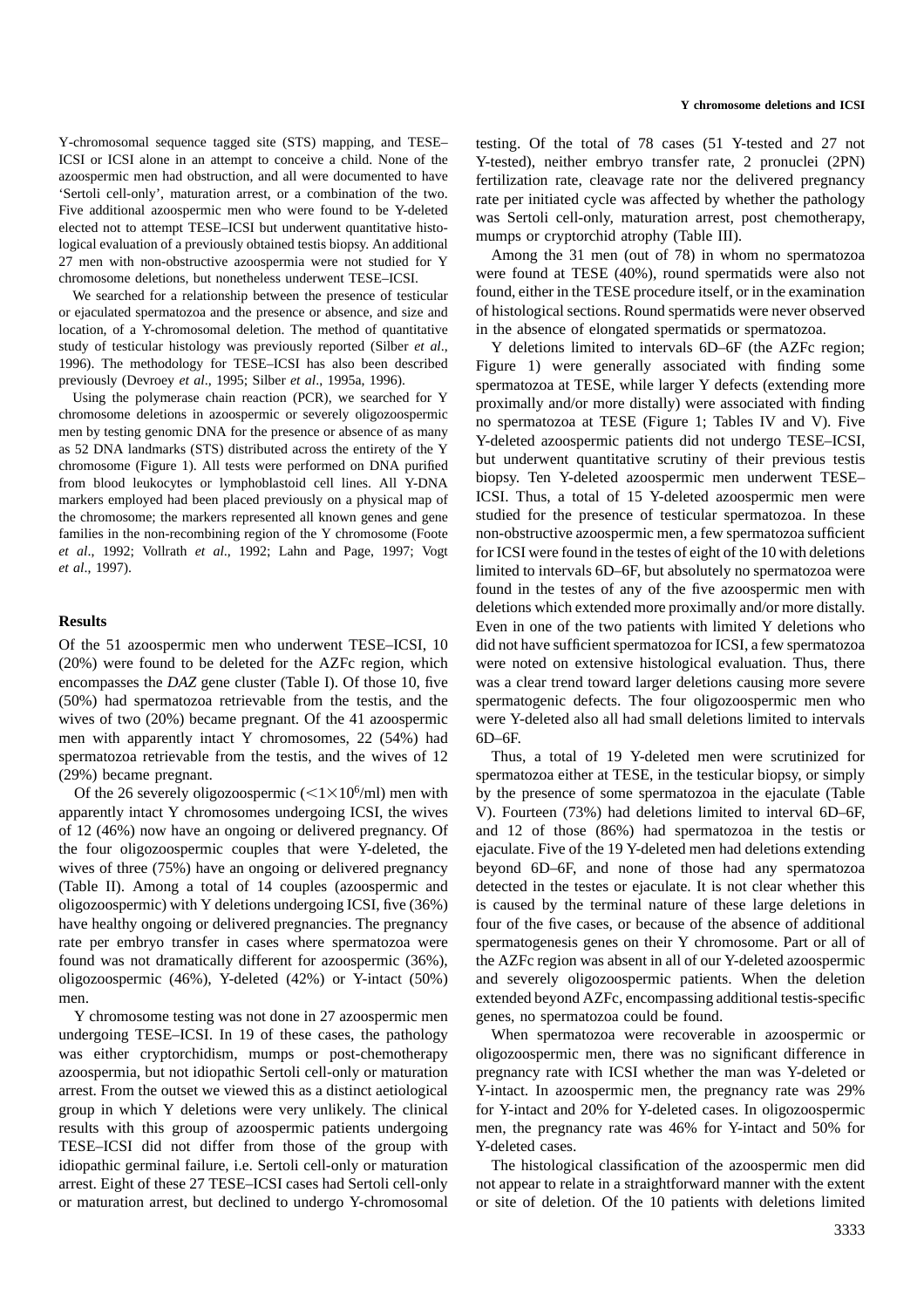

Figure 1. Y chromosome deletions in 19 azoospermic or severely oligozoospermic men. Towards the right, the Y chromosome is represented by a long rectangle; 43 deletion intervals [1A1A through 7, as defined by Vollrath *et al*. (1992)], the short arm (Yp), centromere (in black; interval 4B), and long arm (Yq) are labelled. To the right of the chromosome are indicated the names and positions of 10 X-homologous genes and 11 testis-specific genes or gene families (Lahn and Page, 1997; Vogt *et al*., 1997). On the extreme right are listed GenBank accession numbers (or references) for the 52 STS for which we tested the patients. (GenBank accession numbers provide electronic access to PCR primer sequences and reaction conditions. Note: STS with accession numbers G40977 and G38345 appear to map near, but not necessarily within, *RBM* genes.) [References (1): Schiebel *et al*., 1997; (2) Agulnik *et al*., 1994; (3) Ma *et al*., 1993.] The bars to the left of the chromosome represent the portions of the Y chromosome that were found to be present in: (i) seven azoospermic men in whom no spermatozoa were found in testis biopsies; (ii) eight azoospermic men in whom spermatozoa were found in testis biopsies; and (iii) four severely oligozoospermic men. The experimentally demonstrated presence of an STS in an individual is indicated by a black segment; the inferred presence (by interpolation) of an STS in an individual is indicated by a minus; inferred absence is indicated by the absence of any symbol. White boxes represent positive PCR results that should be interpreted in the context of the four-specific repeat nature of the sequences being considered; these positive results may simply reflect the existence of closely related, cross-amplifying sequences in other portions of the Y chromosome. Some of these results have been reported previously (Reijo *et al*., 1995). At the extreme left of the figure, the approximate boundaries of the AZFa, AZFb and AZFc regions (as defined by Vogt *et al*., 1996) are shown.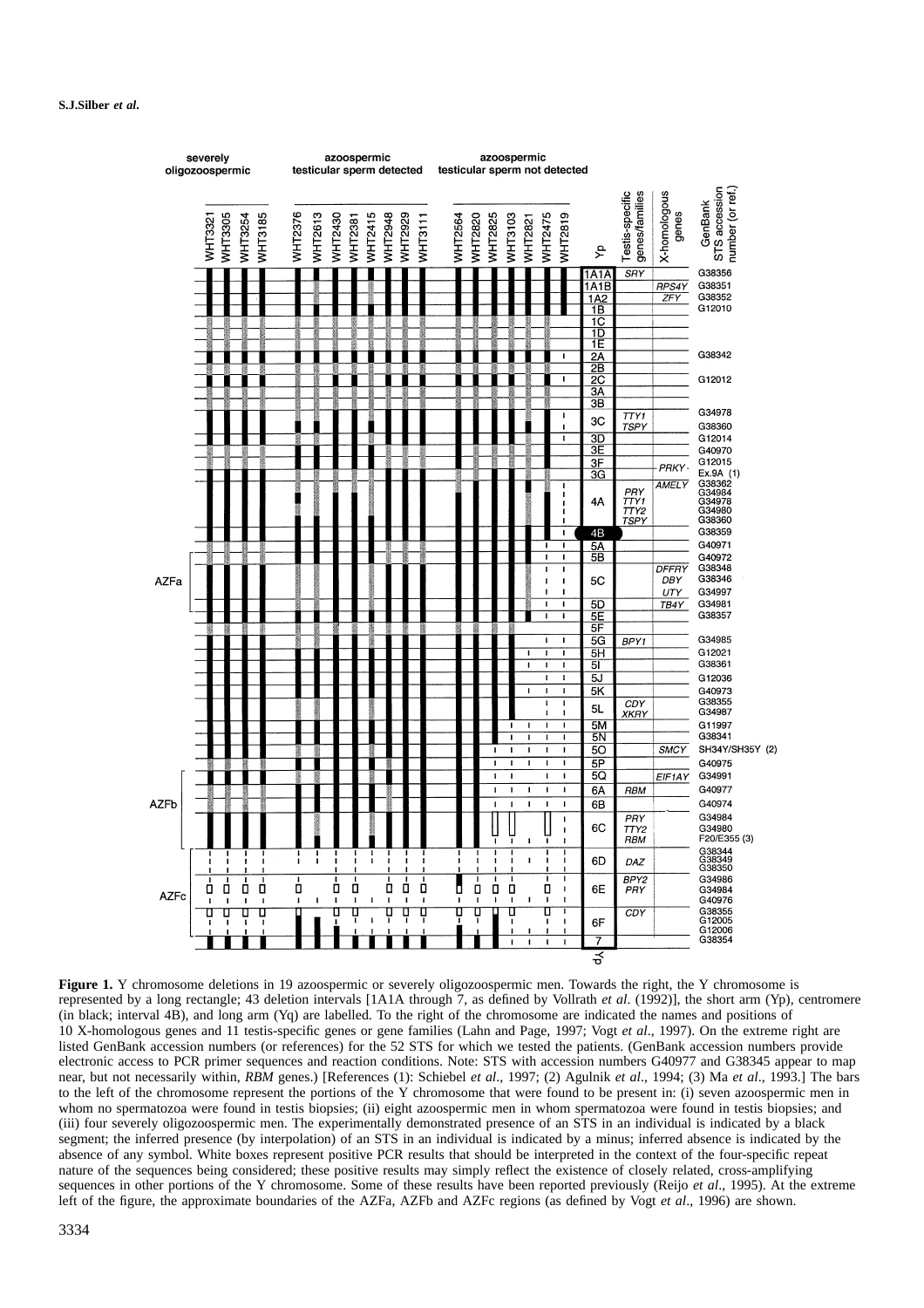|  | <b>Y</b> chromosome deletions and ICSI |  |  |  |
|--|----------------------------------------|--|--|--|
|--|----------------------------------------|--|--|--|

|  |  |  |  |  |  |  | <b>Table I.</b> Y chromosome deletions and TESE–ICSI for azoospermia |
|--|--|--|--|--|--|--|----------------------------------------------------------------------|
|--|--|--|--|--|--|--|----------------------------------------------------------------------|

|                                     | Y-intact $(\%)$ | Y-deleted $(\% )$ |
|-------------------------------------|-----------------|-------------------|
| No. of cycles                       | 41              | 10                |
| No. with spermatozoa                | 22(54)          | 5(50)             |
| No. of MII                          | 290             | 87                |
| No. with 2 pronuclei (2PN)          | 123 (42)        | 41 (47)           |
| No. cleaved                         | 76 (62)         | 24 (58)           |
| No. of sacs                         | 17(22)          | 3(13)             |
| No. pregnant (ongoing or delivered) | 12 (29)         | 2(20)             |

|  |  |  |  |  | <b>Table II.</b> Y-chromosomal deletions and ICSI for oligozoospermia |  |
|--|--|--|--|--|-----------------------------------------------------------------------|--|
|--|--|--|--|--|-----------------------------------------------------------------------|--|

|                                     | Y-intact $(\%)$ | Y-deleted $(\% )$ |
|-------------------------------------|-----------------|-------------------|
| No. of cycles                       | 26              | $6^{\rm a}$       |
| No. with spermatozoa                | 26              | 6 <sup>a</sup>    |
| No. of MII                          | 312             | 70                |
| No. of 2 pronuclei (2PN)            | 200(64)         | 48 (68)           |
| No. cleaved                         | 113 (56)        | 31(65)            |
| No. of sacs                         | 17(15)          | 5(16)             |
| No. pregnant (ongoing or delivered) | 12(46)          | 3(50)             |

<sup>a</sup>Four patients. Two patients each went through two cycles.

|  |  | Table III. TESE-ICSI for non-obstructive azoospermia |  |  |  |  |  |  |  |  |
|--|--|------------------------------------------------------|--|--|--|--|--|--|--|--|
|--|--|------------------------------------------------------|--|--|--|--|--|--|--|--|

|                                     | All cases<br>(% ) | Sertoli<br>cell-only<br>(% ) | Maturation<br>arrest $(\% )$ |
|-------------------------------------|-------------------|------------------------------|------------------------------|
| No. of cycles                       | 78                | 33                           | 26                           |
| No. with spermatozoa                | 47 (60.3)         | 17(52)                       | 16(61.5)                     |
| No. of MII                          | 634               | 247                          | 204                          |
| No. of 2 pronuclei (2PN)            | 256 (40)          | 95 (38)                      | 83 (41)                      |
| No. cleaved                         | 157(61)           | 49 (52)                      | 65 (78)                      |
| No. of sacs                         | 25(16)            | 12 (24)                      | 8(12)                        |
| No. pregnant (ongoing or delivered) | 17(22)            | 7(21)                        | 7(27)                        |

to AZFc, three had maturation arrest, five had Sertoli cellonly, and two had a combination of maturation arrest and Sertoli cell-only. Of the five patients with deletions extending beyond AZFc, four were Sertoli cell-only, and one was maturation arrest.

#### **Discussion**

In this report, we undertook to summarize and analyse the results of Y chromosome deletion analysis in men with severe spermatogenic defects who were undergoing therapeutic attempts for their wives to conceive with TESE and ICSI.

Cytogenetic studies dating back to 1976 had shown, in a very small number of azoospermic men, gross defects visible in the long arm of the Y chromosome, implying the existence of an azoospermic factor somewhere in that region (Tiepolo and Zuffardi, 1976). In 1992, comprehensive Y-chromosomal maps constructed using yeast artificial chromosomes (YAC) and STS created the possibility for more detailed study of the Y chromosome in infertile men (Foote *et al*., 1992; Vollrath *et al*., 1992). A detailed Y-chromosomal mapping study of a large series of severely infertile men with clearly identified phenotypes revealed a common deletion in 13% of azoospermic

**Table IV.** Presence or absence of spermatozoa in testes of azoospermic men in relation to the presence of absence of Y deletion

|                        | Total<br>cases | Spermatozoa<br>found $(\%)$ | Spermatozoa<br>not found |
|------------------------|----------------|-----------------------------|--------------------------|
| Y deletion detected    | 15             | 8(53)                       |                          |
| No Y deletion detected | 41             | 22(54)                      | 19                       |

Table V. Extent of Y deletion in all infertile men (azoospermic and severely oligozoospermic)

| <b>Deletions</b>                 | Total<br>cases | Some<br>present $(\% )$ | No<br>spermatozoa spermatozoa |
|----------------------------------|----------------|-------------------------|-------------------------------|
| Limited to intervals 6D–6F       | 14             | 12 (86)                 |                               |
| Extending beyond intervals 6D-6F | 5              |                         |                               |

males. The commonly deleted region was located in the distal portion of interval 6, subsequently referred to as AZFc (Reijo *et al*., 1995; Vogt *et al*., 1996). The fathers of the Y-deleted, infertile men were shown to have intact Y chromosomes, demonstrating that the deletions had arisen *de novo* and providing strong evidence that the deletions were the cause of the spermatogenic failure observed in these men. The *DAZ* gene cluster was identified within the small, commonly deleted region, and has autosomal homologues (Reijo *et al*., 1995; Saxena *et al*., 1996; Ruggiu *et al*., 1997). The *DAZ* genes have been shown to be transcribed specifically in spermatogonia and primary spermatocytes (Menke *et al*., 1997).

Shortly thereafter, ICSI with testicular and epididymal sperm retrieval methods were developed for the treatment of couples with azoospermia (Schoysman *et al*., 1993; Devroey *et al*., 1994; Silber *et al*., 1994, 1995c; Tournaye *et al*., 1994). TESE and ICSI could thus be utilized to achieve pregnancy for the wives of men with azoospermia caused by deficient spermatogenesis (Devroey *et al*., 1995; Silber *et al*., 1995a,b, 1996). Men with the most severe spermatogenic defects causing complete azoospermia were often found, in an extensive testicular biopsy, to have a minute number of spermatozoa (or mature spermatids) very sparsely present; these spermatozoa could then be used for ICSI. This TESE–ICSI procedure was based on quantitative studies of spermatogenesis dating back to the late 1960s (Steinberger and Tjioe, 1968; Zuckerman *et al*., 1978; Silber and Rodriguez-Rigau, 1981).

Severe oligozoospermia (which is readily treated with ICSI) is thus simply a quantitative variant of azoospermia in which there is a minute level of spermatogenesis in 60% of azoospermic men, though this is below the threshold necessary for sperm to 'spill over' into the ejaculate (Silber *et al*., 1997).

For the purpose of comparing Y-chromosomal deletions to the degree of spermatogenic defect, azoospermic men with at least a few spermatozoa retrievable from the testes should perhaps be considered together with very severely oligozoospermic men. Azoospermic men in whom no spermatozoa at all could be retrieved from the testis may be in a different category.

In oligozoospermic men, or azoospermic men in whom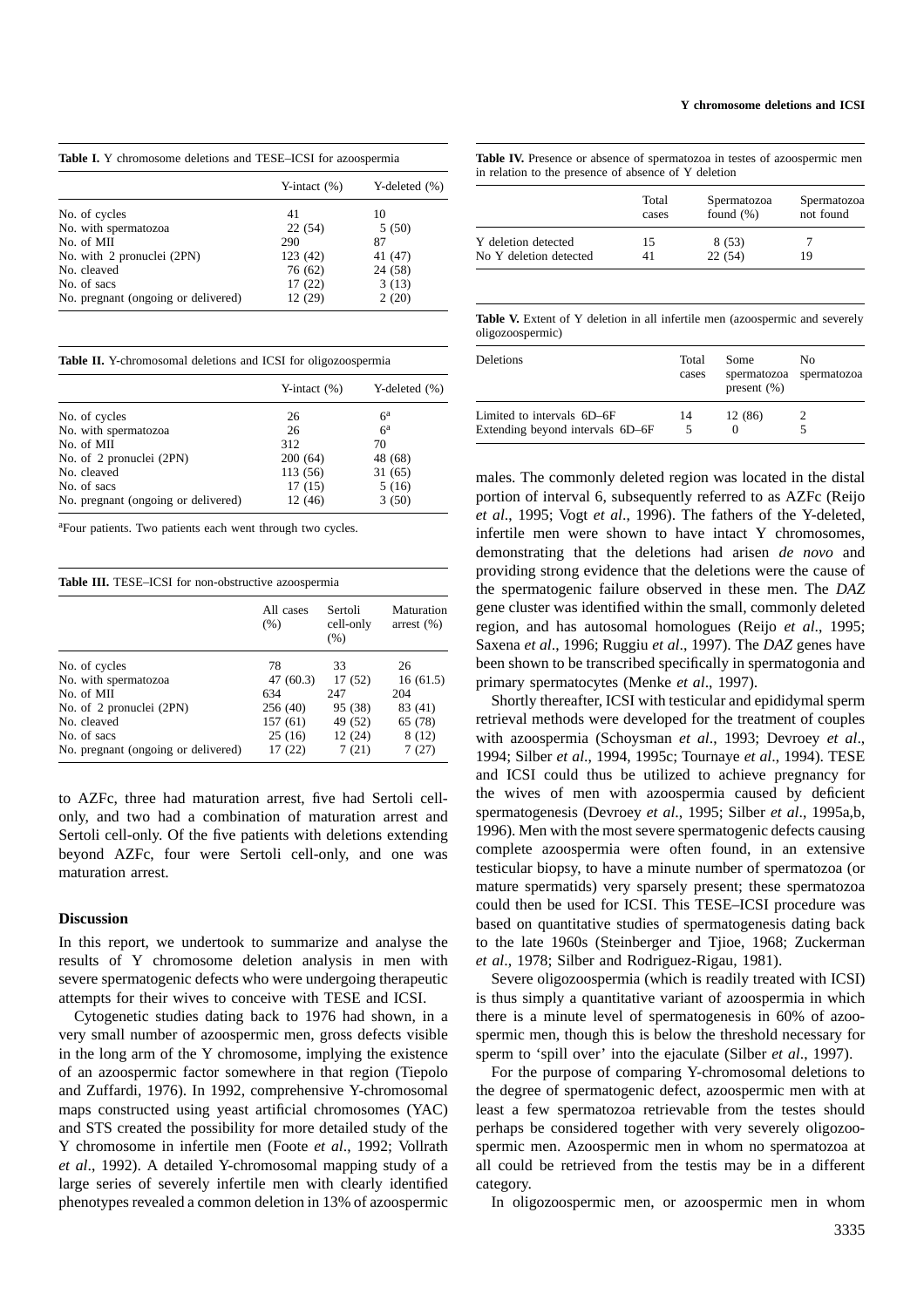testicular spermatozoa can be retrieved, the presence or absence of Y deletions apparently has no effect on fertilization or pregnancy rates. Furthermore, in azoospermic men, the presence or absence of a Y deletion correlates poorly with whether the pathology will be maturation arrest or Sertoli cell-only. We found these deletions in azoospermic and severely oligozoospermic men with a variety of histological patterns, e.g. Sertoli cell-only or maturation arrest, either complete or partial.

In those infertile men who are Y-deleted, larger deletions (extending beyond intervals 6D–6F) appear to be associated with a total absence of testicular spermatozoa, but smaller deletions (limited to 6D–6F) are associated with the presence of small numbers of spermatozoa that are sufficient for ICSI. Also, all four Y-deleted oligozoospermic men studied were found to have deletions limited to 6D–6F. These results suggest that multiple spermatogenesis genes on the Y chromosome may contribute to and modify the severity of the spermatogenic defect in men with deletions encompassing the AZFc region. Though deletions limited to intervals 6D–6F remove the entire *DAZ* gene cluster, in most individuals such deletions are apparently not sufficient to eliminate completely all spermatogenesis.

These clinical findings in azoospermic and severely oligozoospermic Y-deleted men undergoing TESE and/or ICSI correlate well with Y chromosome studies reported recently in many different laboratories (Ma *et al*., 1993; Najmabadi *et al*., 1996; Nakahori *et al*., 1996; Qureshi *et al*., 1996; Vogt *et al*., 1996; Elliot *et al*., 1997; Foresta *et al*., 1997; Girardi *et al*., 1997; Kremer *et al*., 1997; Pryor *et al*., 1997; Simoni *et al*., 1997; van der Ven *et al*., 1997; Vereb *et al*., 1997). The central clinical conclusion from our series is that while at least a few spermatozoa are detected in most infertile or 'sterile' men with standard AZFc deletions, spermatozoa are generally not detected in men with larger deletions encompassing AZFc plus more proximal and distal regions of the Y chromosome. Of course, this is a generalization based on a small number of clinical cases, but it does confirm the viewpoints of several other investigators.

The patients with no spermatozoa retrievable even after exhaustive TESE–ICSI attempts were found to have deletions which extend beyond AZFc (Vogt *et al*., 1996; Elliott *et al*., 1997). Deletions of *DAZ* and AZFc alone were not generally sufficient to prevent completely all spermatogenesis. However, when AZFb and beyond were missing, there was predictably no detectable completion of spermatogenesis. Therefore, deletion of functional members of the *RBM* gene family, or of some of the other genes found in AZFb, e.g. *EIF1AY*, *PRY* and *TTY2*, might contribute to the enhanced severity of spermatogenic defects observed in patients whose deletions extend proximal to the AZFc region (Chai *et al*., 1997; Elliot *et al*., 1997; Lahn and Page, 1997).

There are probably several genes on the Y chromosome that impinge on spermatogenesis (Lahn and Page, 1997; Vogt *et al*., 1997). It may be the total effect of all these spermatogenesis genes on the Y chromosome that determines sperm production rates. Our studies suggest that it will be possible to identify subsets of Y-deleted azoospermic men

who are relatively good or relatively poor candidates for TESE–ICSI.

#### **Acknowledgements**

The molecular genetic studies of adult azoospermic and oligozoospermic men (but not clinical services) were supported by the National Institutes of Health. D.C.P. is an investigator of the Howard Hughes Medical Institute.

#### **References**

- Agulnik, A.I., Mitchell, M.J., Lerner, J.L. *et al*. (1994) A mouse Y chromosome gene encoded by a region essential for spermatogenesis and expression of male-specific minor histocompatibility antigens. *Hum. Mol. Genet*., **3**, 873–878.
- Chai, N.N., Salido, E.C. and Yen, P.H. (1997) multiple functional copies of the RBM gene family, a spermatogenesis candidate on the human Y chromosome. *Genomics*, **45**, 355–361.
- Devroey, P., Silber, S., Nagy, Z. *et al*. (1994) Ongoing pregnancies and birth after intracytoplasmic sperm injection (ICSI) with frozen–thawed epididymal spermatozoa. *Hum. Reprod*., **10**, 903–906.
- Devroey, P., Liu, J., Nagy, Z. *et al*. (1995) Pregnancies after testicular extraction (TESE) and intracytoplasmic sperm injection (ICSI) in nonobstructive azoospermia. *Hum. Reprod*., **10**, 1457–1460.
- Elliot, D.J., Millar, M.R., Oghene, K. *et al*. (1997) Expression of RBM in the nuclei of human germ cells is dependent on a critical region of the Y chromosome long arm. *Proc. Natl. Acad. Sci. USA*, **94**, 3848–3853.
- Foote, S., Vollrath, D., Hilton, A. and Page, D.C. (1992) The human Y chromosome: overlapping DNA clones spanning the euchromatic region. *Science*, **258**, 60–66.
- Foresta, C., Ferlin, A., Garolla, A. *et al*. (1997) Y-chromosome deletions in idiopathic severe testiculopathies. *J. Clin. Endocrinol. Metab*., **82**, 1075–1080.
- Girardi, S.K., Mielnik, A. and Schlegel, P.N. (1997) Submicroscopic deletions in the Y chromosome of infertile men. *Hum. Reprod*., **12**, 1635–1641.
- Johnson, M.D., Tho, S.P., Behzadian, A. and McDonough, P.G. (1989) Molecular scanning of  $Y_q$ 11 (interval 6) men with Sertoli-cell-only syndrome. *Am. J. Obstet. Gynecol*., **161**, 1732–1737.
- Kremer, J.A., Tuerlings, J.H., Meuleman, E.J. *et al*. (1997) Microdeletions of the Y chromosome and intracytoplasmic sperm injection: from gene to clinic. *Hum. Reprod*., **12**, 687–691.
- Lahn, B.T. and Page, D.C. (1997) Functional coherence of the human Y chromosome. *Science*, **278**, 675–680.
- Ma, K., Inglis, J.D., Sharkey, A. *et al*. (1993) A Y chromosome gene family with RNA-binding protein homology: candidates for the azoospermia factor AZF controlling human spermatogenesis. *Cell*, **75**, 1287–1295.
- Menke, D.B., Mutter, G.L. and Page, D.C. (1997) Expression of DAZ, an azoospermia factor candidate, in human spermatogonia. *Am. J. Hum. Genet*., **60**, 237–241.
- Mulhall, J.P., Reijo, R., Alagappan, R. *et al*. (1997) Azoospermic men with deletion of the DAZ gene cluster are capable of completing spermatogenesis: fertilization, normal embryonic development and pregnancy occur when retrieved testicular spermatozoa are used for intracytoplasmic sperm injection. *Hum. Reprod*., **12**, 503–508.
- Najmabadi, H., Huang, V., Yen, P. *et al*. (1996) Substantial prevalence of microdeletions of the Y-chromosome in infertile men with idiopathic azoospermia and oligozoospermia detected using a sequence-tagged sitebased mapping strategy. *J. Clin. Endocrinol. Metab*., **81**, 1347–1352.
- Nakahori, Y., Kuroki, Y., Komaki, R. *et al*. (1996) The Y chromosome region essential for spermatogenesis. *Horm. Res*., **46**(suppl. 1), 20–23.
- Palermo, G., Joris, H., Devroey, P. and Van Steirteghem, A. (1992) Pregnancies after intracytoplasmic injection of single spermatozoon into an oocyte. *Lancet*, **340**, 17–18.
- Pryor, J.L., Kent-First, M., Muallem, A. *et al*. (1997) Microdeletions in the Y chromosome of infertile men. *N. Engl. J. Med*., **336**, 534–539.
- Qureshi, S.J., Ross, A.R., Ma, K. *et al*. (1996) Polymerase chain reaction screening for Y chromosome microdeletions: a first step towards the diagnosis of genetically-determined spermatogenic failure in men. *Mol. Hum. Reprod*., **2**, 775–779.
- Reijo, R., Lee, T.-Y., Salo, P. *et al*. (1995) Diverse spermatogenic defects in humans caused by Y chromosome deletions encompassing a novel RNAbinding protein gene. *Nature Genet*., **10**, 383–393.